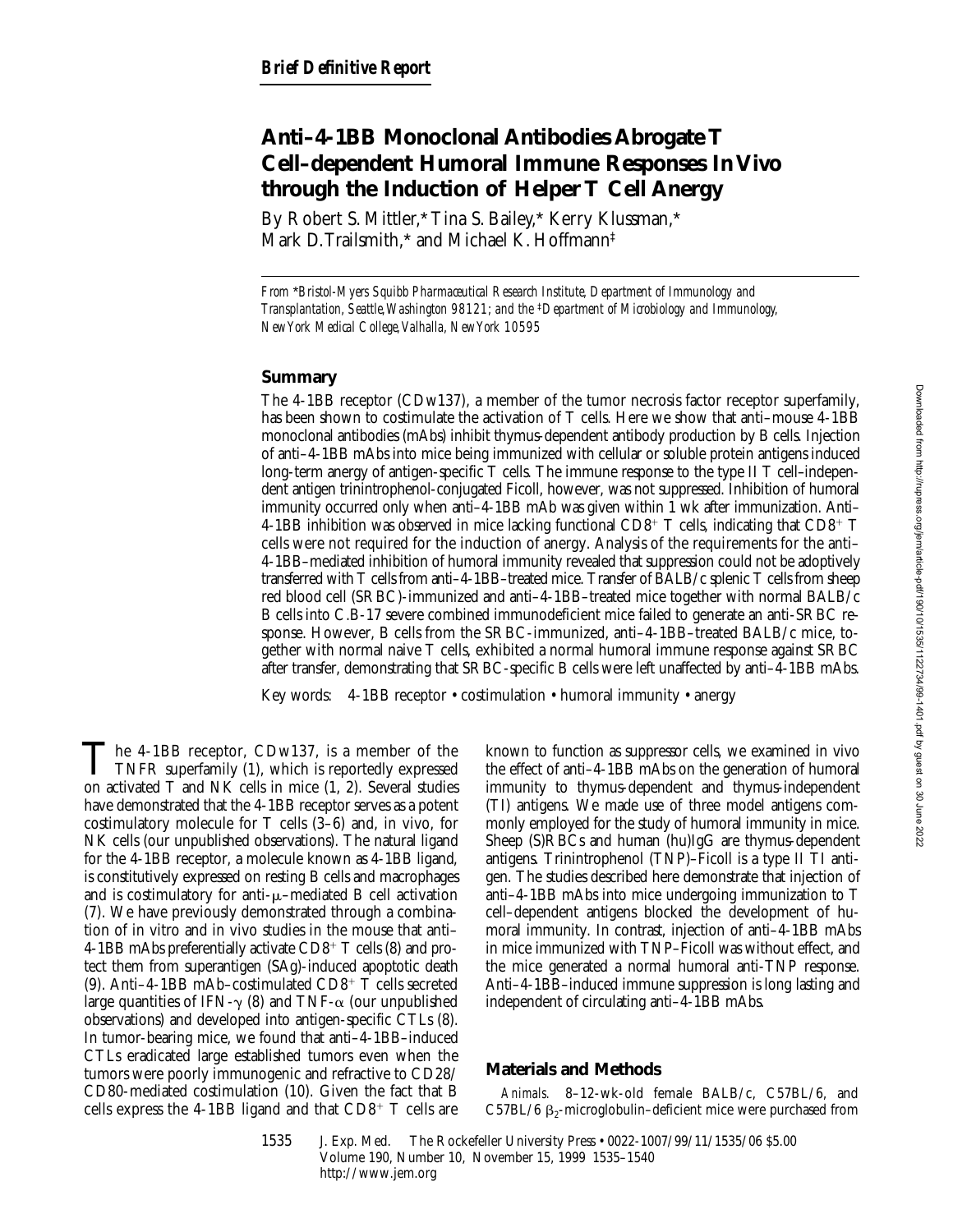The Jackson Laboratory. Animals were maintained under a standard protocol with free access to food and water.

*Antibodies and Fusion Proteins.* The generation and characterization of 1D8 and 3E1 anti–mouse 4-1BB mAbs and murine 4-1BB–huIg soluble fusion protein has been previously described (8), and both antibodies are rat Ig $G_{2A}$  molecules having identical functional properties. 6E9 is a rat Ig $G_{2A}$  anti-human CD40 ligand mAb that does not react with mouse CD40 ligand and was provided by Dr. Tony Siadak (Bristol-Myers Squibb).

*Experimental Design.* Female BALB/c mice (The Jackson Laboratory) were immunized intravenously with  $10^8$  SRBCs (Colorado Serum Co.) on day 0 and challenged 7 wk later in the same manner. In some experiments, mice received multiple challenges at varying time points following the same procedure. huIgG (Calbiochem Corp.) was administered in two doses of 50  $\mu$ g each on days 0 and 6 and then challenged at varying time points depending on the nature of the experiment with  $10 \mu$ g of huIgG injected intravenously. Mice were bled at indicated intervals, and total antibody response to solubilized SRBC membrane proteins was measured (11). Humoral immunity to TNP–Ficoll (TNP-Ficoll-TNP<sub>[20]</sub>-AGG-AECM-Ficoll), purchased from Biosearch Technologies, was established by injection of 50  $\mu$ g of TNP– Ficoll intravenously on day 0 and again on day 14. Antibody responses to TNP were measured by ELISA using TNP-conjugated OVA as the substrate.

*ELISA.* 4-1BB Ig was bound to 96-well plates (Immunolon-2; Dynatech Labs, Inc.) at 0.1  $\mu$ g/ml in PBS overnight at 4°C. Wells were washed and blocked by incubation for 1 h with specimen diluent (Genetic Systems, Inc.). Antibodies or antisera were diluted or solubilized in specimen diluent for 1 h at  $22^{\circ}$ C. Wells were washed and incubated with several different reagents, depending on the assay. For routine binding assays and hybridoma supernatant screening, wells were incubated with peroxidase-conjugated goat anti–rat IgG (Calbiochem Corp.). For mAb isotyping, wells were incubated with peroxidase-conjugated isotype-specific mouse anti–rat mAbs (Zymed Labs., Inc.). For pharmacokinetic assay, wells were incubated with biotinylated RG7 (mouse anti-rat  $\kappa$  chain), washed, and then incubated with streptavidin–HRPO (horseradish peroxidase; Amersham). After final washing, all assays were developed with TMB substrate (3,3'5,5'-tetramethylbenzidine; Kirkegaard & Perry Labs., Inc.). Reactions were stopped with the addition of 1 N  $H_2SO_4$ , and optical density was measured at 450–725. ELISAs for monitoring ligand blocking of 4-1BB–Ig were performed as described previously (8). For anti-SRBC responses, mice were bled at indicated intervals, and total antibody response to SRBC membranes was measured in ELISA with HRPO-conjugated antibodies (Amersham). Solubilized SRBC membrane proteins were prepared as previously described and coated overnight onto Immunolon II plates (Dynatech Labs, Inc.) at 2.5  $\mu$ g/ml PBS and washed five times before the mouse serum to be assayed was added. Serial dilutions beginning at 1:5 of each sera sample were performed in triplicate as described earlier. After a 30-min incubation at  $4^{\circ}$ C, the plates were washed five times with PBS before the addition of HRPO-conjugated anti-rat isotype-specific antibody (Amersham; 1:2000 final dilution). After a second 30-min incubation at  $4^{\circ}C$ , the plates were washed five times and then developed with TMB.

#### **Results**

*Pharmacokinetics of Rat (IgG2A) Anti–Mouse 4-1BB mAbs.* We analyzed the serum half-life of all of our anti–4-1BB mAbs by pharmacokinetic analysis. 200  $\mu$ g of the rat (IgG<sub>2A</sub>) mAb 1D8 was injected intravenously into the tail vein on days 0, 2, 4, and 6 into five mice. The mice were periodically bled, and serum levels of rat  $IgG_{2A}$  were determined in triplicate by ELISA for each mouse and expressed as the mean  $\pm$  SD. The serum half-life of anti–4-1BB mAb 1D8 was found to be 7.5 d (Fig. 1). Identical data were obtained for 12 other rat  $IgG_{2A}$  isotype anti-4-1BB mAbs tested.

*Inhibition of Humoral Immunity to SRBC and huIgG.* When injected into mice, cellular antigens such as SRBC or soluble proteins such as huIgG are strong, T cell–dependent antigens. To determine the effect of anti–4-1BB mAbs on the generation of humoral immunity to these antigens, we injected two groups of 15 female BALB/c mice with either SRBC (group I) or huIgG (group II). Each group was divided into three sets of five mice. One set was injected intravenously with 200  $\mu$ g of 1D8 mAb in 200  $\mu$ l of PBS beginning on the day of immunization and continuing every other day for four days  $(800 \mu g$  total). A second set received the isotype-matched negative control mAb 6E9, and the third set received PBS. In later experiments, as little as 50  $\mu$ g of anti–4-1BB was injected with similar results. The mice were bled weekly, and their anti-SRBC or -huIgG serum titers were determined in triplicate by ELISA. At week 5, the mice were challenged with antigen. The results, repeated three times with similar data, are shown in Fig. 2. The mice produced a primary and a vigorous secondary humoral response to SRBC (Fig. 2 A) and huIgG (Fig. 2 B). However, when coinjected with anti–4-1BB mAb 1D8, the animals generated neither a primary nor secondary humoral response. By week 12, a small but significant anti-SRBC response occurred in the suppressed mice, and the response could be boosted with subsequent antigenic challenge. The isotype control mAb had no effect on the development of a primary or secondary humoral response to either antigen.

*Anti–4-1BB mAbs Block Humoral Immunity Only if Given Shortly after Immunization.* To determine how long after



scribed. The results are shown as the mean  $\pm$  SD of three mice.

**Figure 1.** Pharmacokinetics of 1D8 mAbs. Serum levels of anti– 4-1BB mAbs at varying time points were determined by ELISA. Five 8–12-wk-old female BALB/c mice were given four doses of 200 mg of 1D8 mAb intravenously on days 0, 2, 4, and 6. At the indicated times, sera were collected from each mouse, and the concentration of serum 1D8 was determined by measuring its binding to 4-1BB– huIgG1 fusion protein immobilized on ELISA plates and comparing the results to those obtained from a standard curve generated using purified 1D8 mAb. The figure shows the clearance rates of five mice. Each assay was carried out in triplicate. Serum concentrations at various time points were determined as de-



Anti 4-1BB Concentration,µg/ml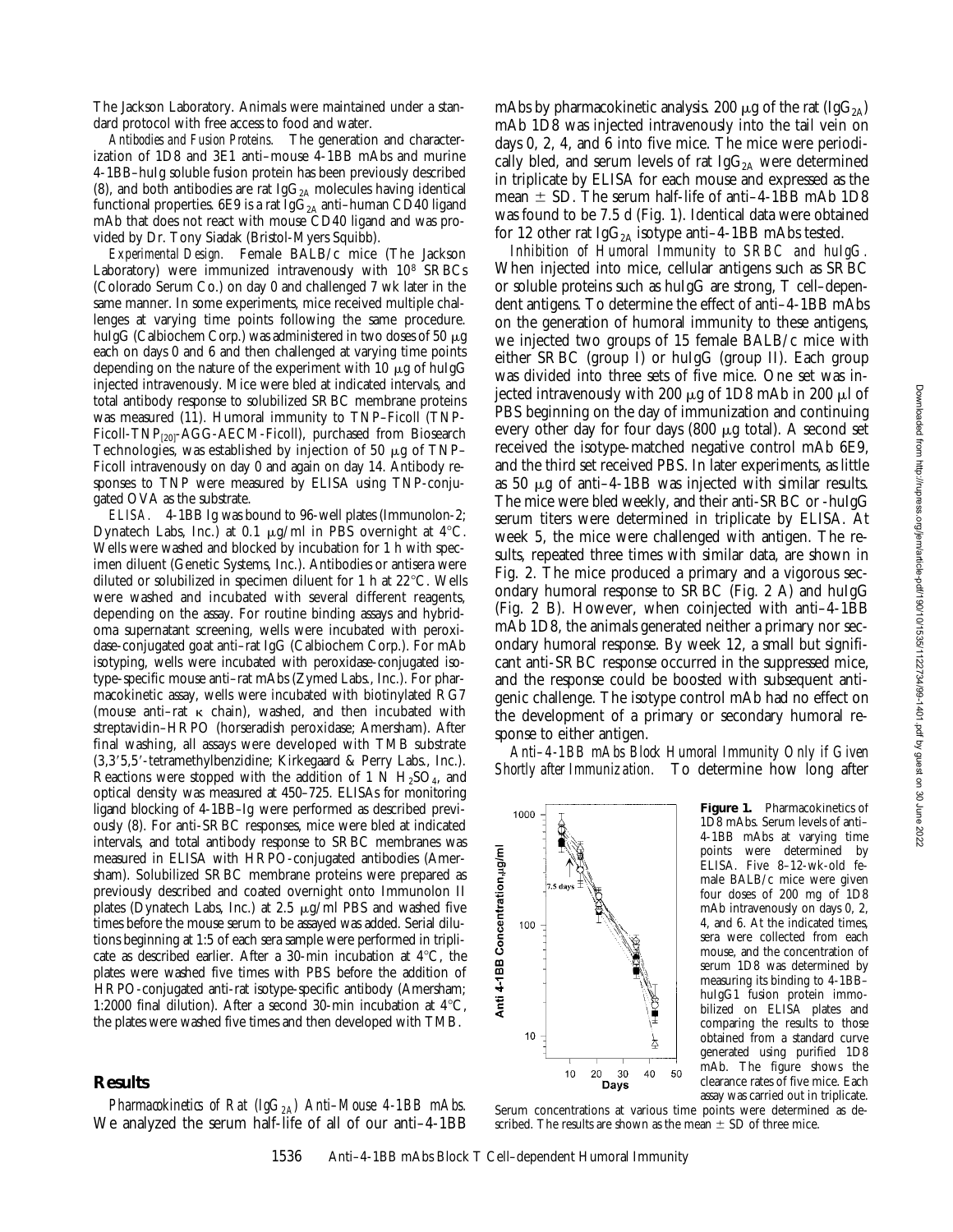

antigen injection anti–4-1BB mAbs would block humoral immunity to SRBC, we injected two groups of mice with SRBC. One group of mice received a single injection of 200  $\mu$ g of anti–4-1BB mAb 1D8 on day 0. The second group of mice was similarly treated, except that anti–4-1BB administration did not occur until day 10 after immunization. Fig. 3 demonstrates that antibody no longer inhibited the development of humoral immunity when the injection of anti–4-1BB mAbs was delayed by 10 d. In subsequent experiments, it was found that full suppressive activity of anti–4-1BB mAbs could be obtained 72–96 h after immunization (data not shown).

*Anti–4-1BB mAbs Do Not Block Humoral Immunity to TNP–Ficoll.* TNP–Ficoll induces a type II TI humoral immune response. Type II TI responses do not require T–B

![](_page_2_Figure_4.jpeg)

**Figure 3.** Anti–4-1BB mAbs block humoral immunity only if given during the first week of immunization. Two groups (five mice per group) of BALB/c mice were immunized on day 0 with SRBC as described above. One group of mice received anti–4-1BB mAb 1D8 as described in the Fig. 1 legend on day 0. Injection of anti–4-1BB in the second group was carried out as for the first group, but injection was delayed until day 10. When anti–4-1BB mAbs were injected at the time of immunization, the mice failed to generate either a primary or secondary humoral response to SRBC  $(\blacklozenge)$ . However, if the injection of anti–4-1BB mAbs was delayed by 10 d  $(\bullet)$ , there was no inhibition of either a primary or secondary response to SRBC antigens.

1537 Mittler et al. Brief Definitive Report

![](_page_2_Figure_7.jpeg)

cell cognate interactions but are greatly enhanced by T cell help (12). Anti–4-1BB mAbs were injected into mice immunized with TNP–Ficoll, and the antibody response to TNP was measured by assaying serum samples for their reactivity with TNP–OVA. Fig. 4 demonstrates that injection of anti–4-1BB mAbs did not inhibit the ability of the mice to generate a humoral anti-TNP response. These results suggest that anti–4-1BB mAbs do not affect B cell function, an observation consistent with the fact that murine B cells do not express the 4-1BB receptor.

*Cellular Requirements for 4-1BB mAb–mediated Inhibition of Humoral Immunity.* We have previously shown that anti– 4-1BB mAb is a potent costimulatory reagent for  $CD8^+$  T cells and, to a lesser degree, for  $CD4^+$  T cells (8). To determine if  $CD8^+$  T cells are required to mediate anti-4-1BB inhibition of T cell–dependent humoral immunity, we immunized C57BL/6  $\beta_2$ -microglobulin–deficient mice with SRBC. These mice fail to develop normal  $CD8^+$  T cells during thymic selection due to their failure to express functional MHC class I molecules. Simultaneous injection of anti–4-1BB mAb completely blocked both primary and a secondary anti-SRBC response despite the absence of CD8<sup>+</sup> T cells (not shown).

![](_page_2_Figure_10.jpeg)

**Figure 4.** Anti–4-1BB mAbs fail to block type II TI humoral responses. Three groups (five mice per group) of 8–12-wk-old female BALB/c mice were injected intravenously with 50 mg of TNP–Ficoll on days 0 and 14. In addition, one group was injected intravenously with 200 mg of 3E1  $(\blacklozenge)$  on day 0; a second group was injected intravenously with 200 mg of 6E9  $(A)$ , and the last group was injected with PBS  $(①)$ .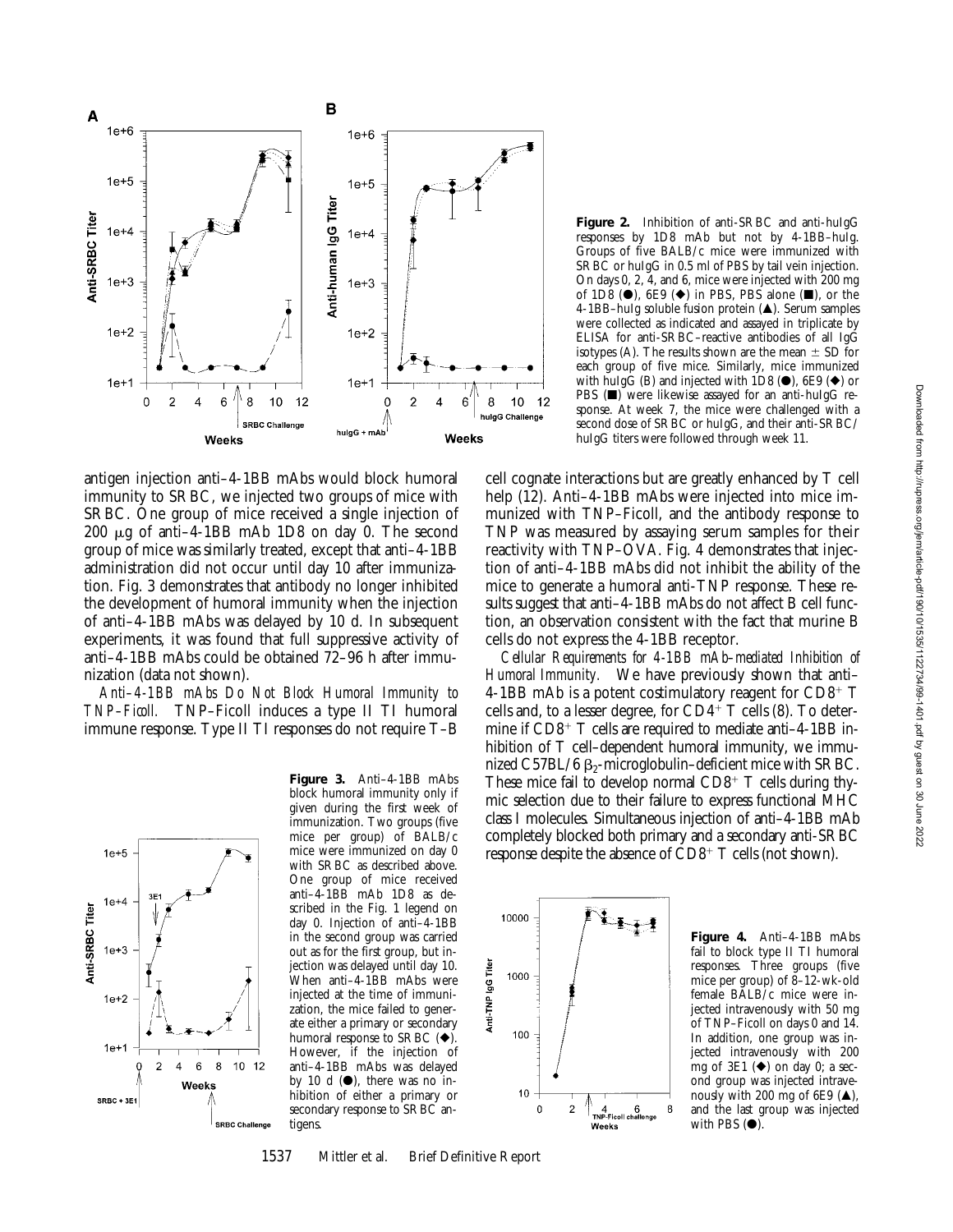Furthermore, T cell adoptive transfer into naive recipients could not transfer 4-1BB mAb–induced suppression. Splenic T cells  $(4 \times 10^7)$  from SRBC-immune mice that were immunized and injected with either anti–4-1BB mAb or an isotype control mAb was injected intravenously into naive BALB/c mice together with SRBC. All of the recipient mice produced normal primary and secondary humoral responses to SRBC, showing no sign of adoptive suppression (not shown).

We also wished to know if helper T cell function was affected by anti–4-1BB mAbs. C.B-17 SCID mice were reconstituted with BALB/c T and B cells in the following manner. Three groups of mice, five mice per group, were reconstituted with (a) T and B cells from naive untreated mice, (b) T cells from SRBC-immunized and anti–4-1BB– injected mice and B cells from untreated mice, or (c) T cells from untreated mice and B cells from SRBC-immunized, anti–4-1BB–injected mice. All recipient groups were injected with SRBC and challenged 5 wk later. In the total procedure, the donor mice received a single injection of 200  $\mu$ g of antibody and two injections of SRBC. The recipient mice received two injections of SRBC only. The results shown in Fig. 5 demonstrate that adoptive transfer of T cells from SRBC-immunized and anti–4-1BB–injected mice along with B cells from untreated mice failed to generate an antiSRBC humoral response. This procedure was carried out under conditions in which T and B cells from

![](_page_3_Figure_3.jpeg)

**Figure 5.** Adoptively transferred T cells from 3E1-treated, SRBCimmunized mice fail to support normal anti-SRBC responses in C.B-17 SCID mice. BALB/c mice were immunized with SRBC and injected intravenously with 200 mg of 3E1. 2 wk later, the mice were challenged with SRBC, and 3 wk thereafter, the mice were killed and  $2-4 \times 10^7$ splenic T or B cells were injected intravenously into recipient C.B-17 SCID mice. SCID mice receiving T cells from anti–4-1BB–treated mice were injected with an equal number of B cells from naive BALB/c mice  $(\bullet)$ . Mice that received B cells from anti-4-1BB-injected mice were injected with an equal number of T cells from naive mice  $(\blacksquare)$ . A third group of SCID mice received T and B cells from naive mice  $(\blacklozenge)$ . At weeks 5 and 9 after transfer, SCID mice were challenged with SRBC. At week 9, mice were immunized with an unrelated antigen, keyhole limpet hemocyanin (KLH). Serum samples were collected weekly and assayed for anti-SRBC titer. Results are expressed as the mean  $\pm$  SD from each treatment group. KLH responses were normal  $(\triangle)$ .

untreated mice injected into C.B-17 SCID mice generated a primary and secondary response to SRBC. Likewise, adoptive transfer of T cells from untreated mice together with B cells from SRBC-immunized and anti–4-1BB– injected mice into C.B-17 SCID mice produced normal primary and secondary humoral responses to SRBC.

### **Discussion**

Anti–4-1BB mAb is a potent costimulatory agent for T cells, especially  $CD8^+$  T cells (8). We report here that anti-4-1BB mAbs effectively block the humoral immune response of B cells against T cell–dependent antigens. A series of experiments designed to explore the mechanism of 4-1BB– mediated suppression of humoral immunity is described in this paper.

Antibody against the 4-1BB molecule, which is not expressed on B cells, does not inhibit the function of B cells directly, as demonstrated by several independent pieces of evidence. First, anti–4-1BB mAbs do not inhibit the T cell–independent antibody production by B cells. Second, B cells from suppressed animals are fully active in generating humoral immunity when T cell help from nonsuppressed animals is provided. Lastly, a 4-1BB–huIg fusion protein that binds to the 4-1BB ligand expressed by B cells cannot inhibit antigen-specific T cell–dependent humoral immunity to SRBC (data not shown). These observations point to suppression of T cell help by anti–4-1BB mAbs, the induction of helper T cell anergy by anti–4-1BB mAbs, or deletion.

 $T$  cell help is provided by  $CD4^+$  T cells. As these cells express 4-1BB, it is conceivable that the antibody directly induces anergy of these cells. This possibility is consistent with our previously published findings demonstrating that although anti–4-1BB mAbs profoundly costimulated anti-CD3–activated CD8<sup>+</sup> T cells to proliferate, they marginally activated  $CD4^+$  T cells (8). In the same report, we demonstrated that there were marked qualitative and quantitative differences in protein tyrosine phosphorylation between  $CD8^+$  and  $CD4^+$  T cells. Most notably, phosphorylation patterns obtained with  $CD4^+$  T cells after stimulation with anti-CD3 and anti–4-1BB were similar to the pattern observed when T cells are stimulated with TCR/MHCrestricted, partially agonistic peptides (13). Indirect induction of helper T cell anergy through suppressor cells is an alternative explanation for which our experiments did not provide convincing evidence. An exclusive involvement of  $CD8<sup>+</sup>$  suppressor T cells can be ruled out by our observation that suppression was observed in mice that lacked  $CD8<sup>+</sup>$ T cells. However, these animals may have developed alternative methods of helper  $T$  cell regulation, e.g., using  $CD4^+$ T cells or CD4/CD8 double-negative T cells for this regulatory purpose (14).

It may be informative to compare  $CD4^+$  T cell anergy induced with anti–4-1BB mAbs with  $CD4^+$  T cell anergy induced by SAg (15, 16). SAg has been shown to activate a majority of responding  $CD4^+$  T cells, with subsequent apoptotic death of most of them; a minority of responding T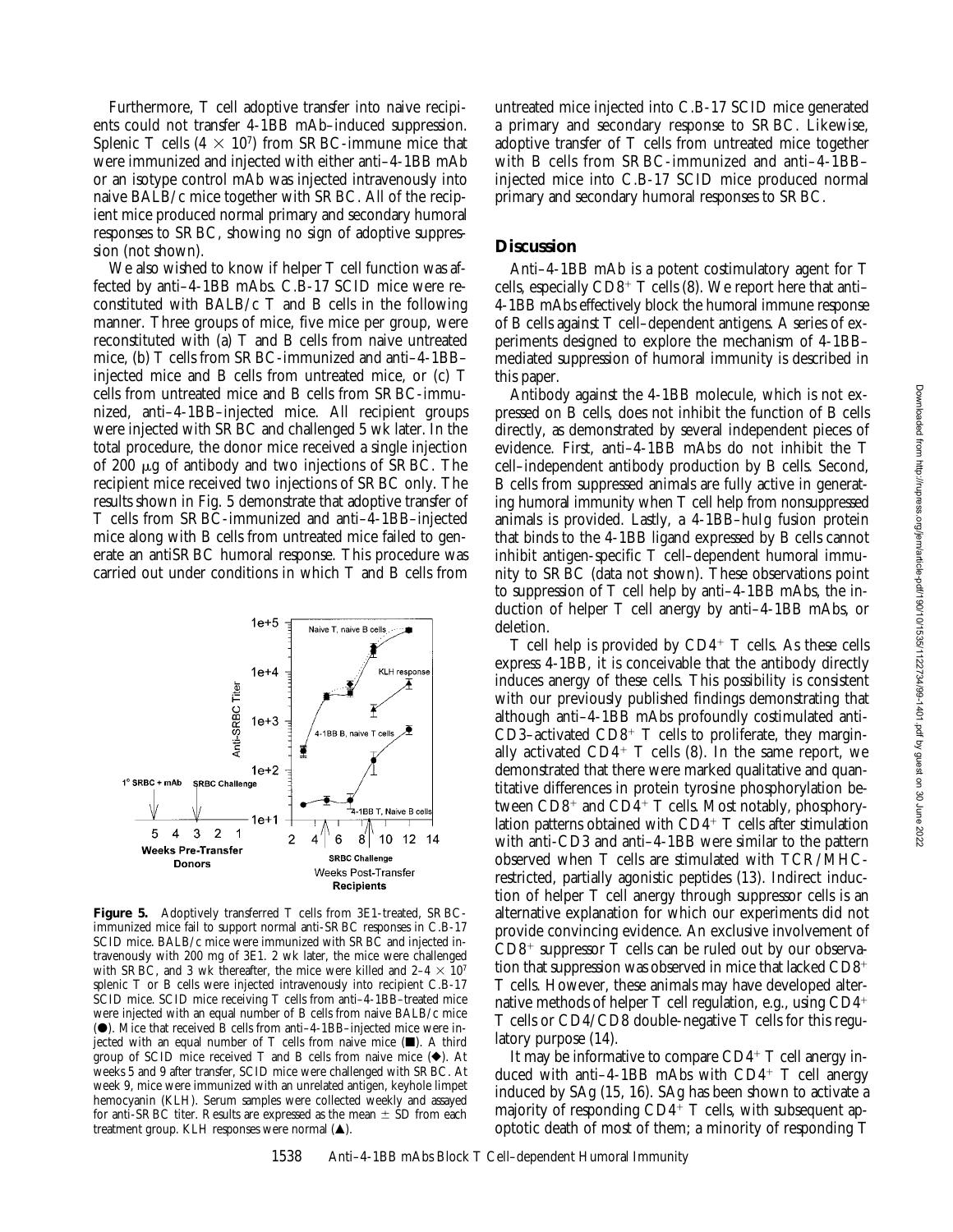cells survive a primary SAg stimulus with long-term anergy (15–18). Anergy is controlled by regulatory (suppressor) T cells, the removal of which restores the proliferative response of "anergic"  $CD4+T$  cells to SAg stimulation (19). The regulatory T cells appear to be idiotype specific, and they regulate the activity of preactivated (memory) T cells but not that of naive CD4<sup>+</sup> T cells. In BALB/c mice, the regulatory  $T$  cells are found in the  $CD8^+$  T cell population. Such regulatory  $CD8<sup>+</sup>$  T cells may function in two ways to inhibit  $CD4+T$  cell activity: they may destroy their targets (20) or induce proliferative anergy (19, 21). It has been shown in mice that express the transgene for a SAg-reactive  $V\beta$ chain in T cells and therefore lack TCR diversity that anergy of preactivated  $CD4^+$  T cells is mediated by  $CD4/$  $CD8$  double-negative  $CD3^+$  T cells (14).

The assumption of a role for regulatory cells in mediating 4-1BB mAb–mediated suppression of helper T cell function in the humoral response to T cell–dependent antigens is compatible with the findings presented in this report. Regulatory  $T$  cells may express the  $CD8^+$  phenotype, but this is not an absolute requirement. Therefore, anti–4-1BB mAb– mediated suppression of humoral immunity in CD8 T cell–

deficient mice is not contradictory to the concept. The fact that regulatory  $T$  cells affect preactivated (memory)  $CD4^+$ T cells but not naive T cells in the SAg system is consistent with the notion in this study that a 4-1BB mAb-suppressed T cell population is not conferring helper T cell anergy to  $CD4+T$  cells.

Taking all these considerations into account, we may conclude that 4-1BB mAb may induce helper T cell anergy in the humoral immune response by directly blocking helper T cells or by inducing regulatory T cells that block the activation as well as the reactivation of antigen-specific helper T cells on a long-term basis.

This study introduces a unique agent to suppress the humoral immune response to T cell–dependent antigens in a lasting and exhaustive fashion. The antibody does not induce humoral immunity against itself and can therefore be repeatedly employed without concern for loss of efficacy due to antibody production against therapeutic mAbs and against other immunogenic biologics. The antibody may be considered for active suppression of antibody-mediated autoimmune reactions.

Address correspondence to Robert S. Mittler at his current address, Dept. of Surgery, Transplantation Immunology, Emory University School of Medicine, 5105 Woodruff Memorial Bldg., Atlanta, GA 30322. Phone: 404-727-8466; Fax: 404-727-3660; E-mail: Rmittler26@aol.com

*Submitted: 10 August 1999 Revised: 8 September 1999 Accepted: 10 September 1999*

## **References**

- 1. Pollok, K.E., Y.-J. Kim, Z. Zhou, J. Hurtado, K.K. Kim, R.T. Pickard, and B.S. Kwon. 1993. Inducible T cell antigen 4-1BB. Analysis of expression and function. *J. Immunol.* 150: 771–781.
- 2. Mellero, I., J.V. Johnston, W.W. Shufford, R.S. Mittler, and L. Chen. 1998. NK1.1 cells express 4-1BB (CDw137) costimulatory molecule and are required for tumor immunity elicited by anti-4-1BB monoclonal antibodies. *Cell. Immunol.* 190:167–172.
- 3. Hurtado, J.C., S.H. Kim, K.E. Pollack, Z.H. Lee, and B.S. Kwon. 1995. Potential role of 4-1BB in T cell activation. Comparison with the costimulatory molecule CD28. *J. Immunol.* 155:3360–3367.
- 4. DeBenedette, M.A., N.R. Chu, K.E. Pollack, J. Hurtado, W.F. Wade, B.S. Kwon, and T.H. Watts. 1995. Role of 4-1BB ligand in costimulation of T lymphocyte growth and its upregulation on M12 B lymphomas by cAMP. *J. Exp. Med.* 181:985–992.
- 5. Hurtado, J., Y.-J. Kim, and B.S. Kwon. 1997. Signals through 4-1BB are costimulatory to previously activated splenic T cells and inhibit activation-induced cell death. *J. Immunol.* 158:2600–2609.
- 6. DeBenedette, M.A., A. Shahinian, T.W. Mak, and T.H. Watts. 1997. Costimulation of  $CD28<sup>-</sup>$  T lymphocytes by 4-1BB ligand. *J. Immunol.* 158:551–559.
- 7. Pollok, K.E., Y.-J. Kim, J. Hurtado, Z. Zhou, K.K. Kim, and B.S. Kwon. 1994. 4-1BB T-cell antigen binds to mature

B cells and macrophages, and costimulates anti- $\mu$ -primed splenic B cells. *Eur. J. Immunol.* 24:367–374.

- 8. Shuford, W.W., K. Klussman, D.D. Tritchler, D.T. Loo, J. Chalupny, A.W. Siadak, T.J. Brown, J. Emswiler, H. Raecho, C.P. Larsen, et al. 1997. 4-1BB costimulatory signals preferentially induce  $\mathrm{CD}8^+$  T cell proliferation and lead to the amplification of cytotoxic T cell responses. *J. Exp. Med.* 186:47–55.
- 9. Takahashi, C., R.S. Mittler, and A.T. Vella. 1999. Cutting edge: 4-1BB is a bona fide CD8 T cell survival signal. *J. Immunol.* 162:5037–5040.
- 10. Melero, I., W.W. Shufford, S.A. Newby, A. Aruffo, J.A. Ledbetter, K.E. Hellstrom, R.S. Mittler, and L. Chen. 1997. Monoclonal antibodies against the 4-1BB T-cell activation molecule eradicate established tumors. *Nat. Med.* 3:682–685.
- 11. Temple, L., T.T. Kawabata, A.E. Munson, and K.L. White. 1993. Comparison of ELISA and plaque-forming cell assays for measuring the humoral immune response to SRBC in rats and mice treated with benzo[a]pyrene or cyclophosphamide. *Fundam. Appl. Toxicol.* 21:412–419.
- 12. Van den Eertwegh, A., R. Noelle, M. Roy, D. Sheperd, A. Aruffo, J. Ledbetter, W. Boersma, and E. Claassen. 1993. In vivo CD40–gp39 interactions are essential for thymus-dependent humoral immunity. I. In vivo expression of CD40 ligand, cytokines, and antibody production delineates sites of cognate T–B cell interactions. *J. Exp. Med.* 178:1555–1565.
- 13. Madrenas, J., L.A. Chau, J. Smith, J.A. Bluestone, and R.N.